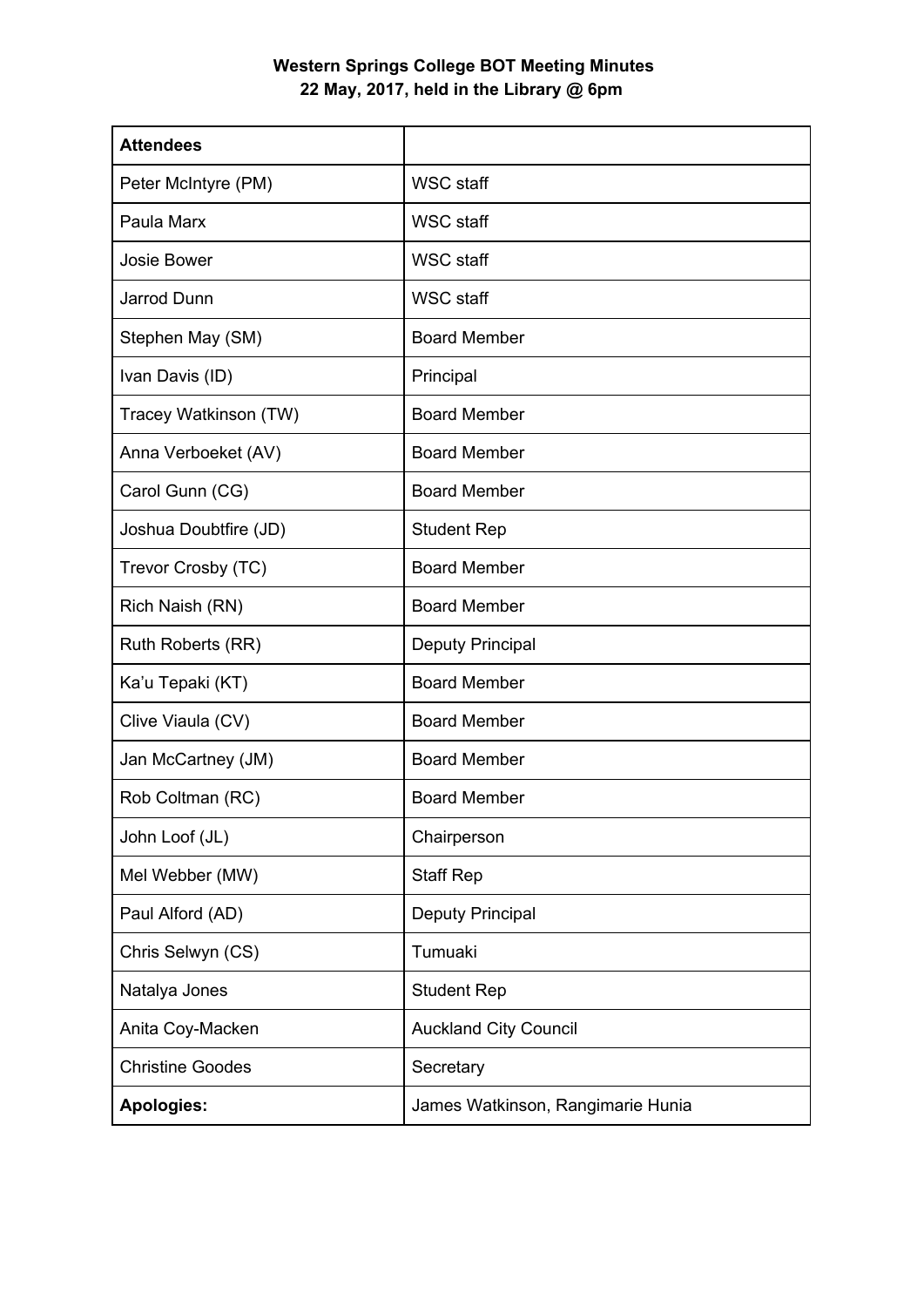|    | <b>Declaration of Interests: Nil</b>                                                                                                                                                                                                                                                                                                                                                                                                                                                                                                                                                                                                                                                                                                                                                                                                                                                                                                                                                                                                                                                                                                                                                                                                                                                                                                                                                                                                                                                                                                                                                                                                                                                                                                                                                                                                                                                                                                                                                                                                                                                                                                                                                                                                                |        |
|----|-----------------------------------------------------------------------------------------------------------------------------------------------------------------------------------------------------------------------------------------------------------------------------------------------------------------------------------------------------------------------------------------------------------------------------------------------------------------------------------------------------------------------------------------------------------------------------------------------------------------------------------------------------------------------------------------------------------------------------------------------------------------------------------------------------------------------------------------------------------------------------------------------------------------------------------------------------------------------------------------------------------------------------------------------------------------------------------------------------------------------------------------------------------------------------------------------------------------------------------------------------------------------------------------------------------------------------------------------------------------------------------------------------------------------------------------------------------------------------------------------------------------------------------------------------------------------------------------------------------------------------------------------------------------------------------------------------------------------------------------------------------------------------------------------------------------------------------------------------------------------------------------------------------------------------------------------------------------------------------------------------------------------------------------------------------------------------------------------------------------------------------------------------------------------------------------------------------------------------------------------------|--------|
| 1. | John opened the meeting by reflecting on Ken Havill's funeral and<br>acknowledged James and Tracey's contribution to this.                                                                                                                                                                                                                                                                                                                                                                                                                                                                                                                                                                                                                                                                                                                                                                                                                                                                                                                                                                                                                                                                                                                                                                                                                                                                                                                                                                                                                                                                                                                                                                                                                                                                                                                                                                                                                                                                                                                                                                                                                                                                                                                          |        |
|    | Anita Coy-Macken was welcomed to the meeting:<br>Anita is the Team Leader for Sports & Recreation, Auckland City<br>Council.<br>She was here to talk about a potential partnership opportunity<br>$\bullet$<br>between Western Springs College and Auckland Council to build<br>indoor courts.<br>Because the MOE is undertaking an extensive rebuild of Western<br>Springs College, including the development of one Ministry funded<br>indoor court, there was the potential for additional sports facilities<br>to meet community and school needs.<br>A feasibility study has been completed and tonight Anita will<br>$\bullet$<br>present the outcomes via a powerpoint presentation.<br>The proposal is to add four additional courts on the school site in<br>two stages. Overall, there could be five indoor courts for school<br>use during the day and community use outside of school periods.<br>The four additional courts can be developed in two stages. The<br>$\bullet$<br>estimated cost of stage one, which adds two courts to the ministry<br>funded court is \$12.3 million. The estimated cost of stage two,<br>adding a further two courts is \$11.7 million.<br>The feasibility study also provides analysis of the possible<br>$\bullet$<br>governance based on either a trust owned or school owned model.<br>In light of the significant need for indoor courts and the small<br>$\bullet$<br>window of opportunity to engage with the Ministry and the College,<br>the council committee resolved it would like to pursue a<br>partnership with Western Springs College and the Ministry of<br>Education, with an initial investment into the design and<br>engineering process and funding for the construction to be<br>considered as part of the Council's Long-term Plan 2018-2028.<br>Auckland Council has approved \$2 million to the design,<br>$\bullet$<br>engineering and consents process.<br>MOE and WSC Board now have to make a decision whether to<br>$\bullet$<br>pursue this partnership<br>Anita would like the school to consider this thoroughly.<br>$\bullet$<br>This to go to the Property Sub-committee which will report back to<br>the board at its meeting on 19 June.<br><b>Resolution:</b> |        |
|    | That the WSC BOT receives the report and refers this in the first<br>instance to the Property Sub-committee with a recommendation to<br>come from this committee to go to the next BOT meeting on June<br>19th. We would aim to have a final decision as to whether to go<br>ahead or not by the following meeting. (Ivan Davis/Rich Naish -<br>carried)                                                                                                                                                                                                                                                                                                                                                                                                                                                                                                                                                                                                                                                                                                                                                                                                                                                                                                                                                                                                                                                                                                                                                                                                                                                                                                                                                                                                                                                                                                                                                                                                                                                                                                                                                                                                                                                                                            | Action |
|    | TW would like the feasibility study shared with the board.<br>$\bullet$<br>Sub-committee can feedback electronically.<br>$\bullet$<br>CG acknowledged Anita's huge contribution<br>$\bullet$<br>PM would like Sports and PE to be involved in any discussions.<br>$\bullet$<br>DS to disseminate information.                                                                                                                                                                                                                                                                                                                                                                                                                                                                                                                                                                                                                                                                                                                                                                                                                                                                                                                                                                                                                                                                                                                                                                                                                                                                                                                                                                                                                                                                                                                                                                                                                                                                                                                                                                                                                                                                                                                                       |        |
| 2. | <b>Co-Governance:</b>                                                                                                                                                                                                                                                                                                                                                                                                                                                                                                                                                                                                                                                                                                                                                                                                                                                                                                                                                                                                                                                                                                                                                                                                                                                                                                                                                                                                                                                                                                                                                                                                                                                                                                                                                                                                                                                                                                                                                                                                                                                                                                                                                                                                                               |        |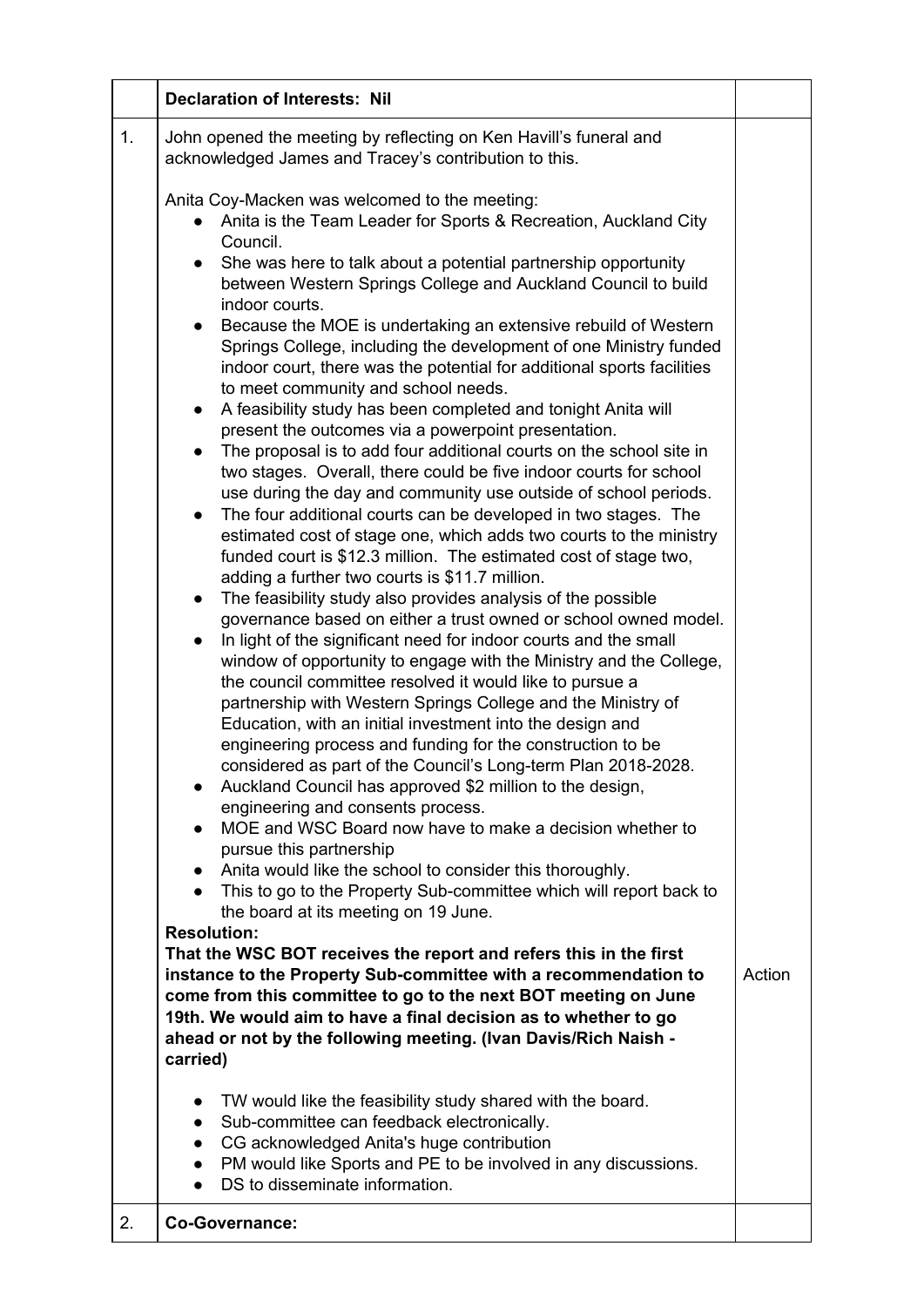|    | Discussion around consultation and communication ensued.<br>$\bullet$<br>JM, RC, TW, RH, JW & CG to plan some targeted communication<br>for public consultation. The aim is to have the constitution with<br>the Minister by 1 August.<br>JM to provide a timeline.<br>$\bullet$<br>• RC to contact Gilbert Wong to see if he can help.<br><b>Resolution:</b><br>That the BOT resolves to proceed with a community/whanau<br>consultation process on the proposed new constitution. (John<br>Loof/Rob Coltman - carried).                                                                                                                 | Action |
|----|-------------------------------------------------------------------------------------------------------------------------------------------------------------------------------------------------------------------------------------------------------------------------------------------------------------------------------------------------------------------------------------------------------------------------------------------------------------------------------------------------------------------------------------------------------------------------------------------------------------------------------------------|--------|
| 3. | E-Learning:<br>JM disappointed with our E-Learning Strategy.<br>DS suggested that our E-Learning Committee meets with the<br>$\bullet$<br>board.<br>SM would like to see a strategic overview - a relationship between<br>$\bullet$<br>ILE and ICT strategy.<br>AV is looking for a firm strategic direction and would like to know<br>$\bullet$<br>the outcomes and key learnings from the teachers who travelled<br>overseas on scholarships.<br>What does blended learning look like and what are the key<br>$\bullet$<br>principles we are pursuing in this school?.                                                                  |        |
|    | JM asked that we look at the strategies of Rangitoto, Macleans<br>and Auckland Grammar schools<br>WSC has engaged with CLA at the MOE for advice and guidance.<br><b>Resolution:</b><br>That the E-Learning Committee report to the June 19 BOT meeting.<br>This to be scheduled in the curriculum presentation slot at the start<br>of the meeting. (Ivan Davis/Stephen May - carried)                                                                                                                                                                                                                                                   | Action |
| 4. | <b>Results Analysis:</b><br>RR presented the Analysis of Variance for the year ended 31<br>December 2016.<br>RR focus for the board has been on target setting.<br>RR has looked at the Annual Plan and says the Level 2 target<br>$\bullet$<br>should increase to 95%. She does not feel any of the other targets<br>should move.<br>RR talked about interventions that have been put into place to lift<br>$\bullet$<br>results.<br>RR is requested to report to the board on exactly what is in place<br>$\bullet$<br>for student tracking and trajectory.<br>RR will now focus more on tracking and monitoring.                       | Action |
| 5. | FF & E Proposal:<br>RN reported that the FF & E and ICT component of the rebuild<br>project falls entirely on WSC to manage. The budget for this is<br>\$3.3m of the \$75m rebuild budget. He has sought expert advice<br>and help.<br>Jasmax has put in a proposal to provide a comprehensive service<br>$\bullet$<br>that could start immediately. Their first appointment would be an<br>ICT consultant.<br><b>Resolution:</b><br>That Ivan Davis be empowered to appoint Jasmax to provide<br>consultant services support for furniture, fittings and equipment and<br>ICT as per their proposal 20/03/2017. (Rich Naish/Carol Gunn - |        |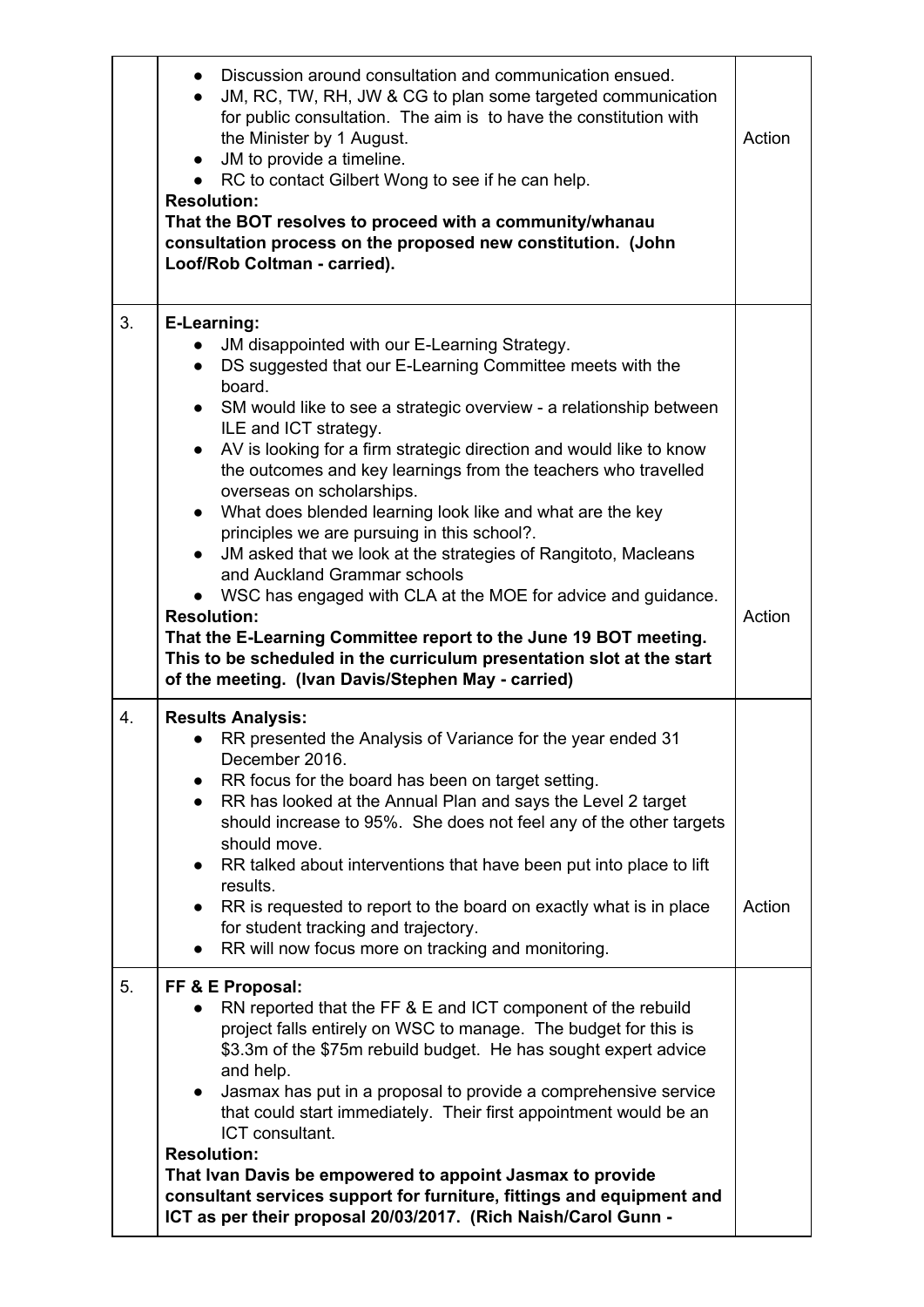|                 | carried).                                                                                                                                                                                                                                                                                                                                                                                                                                                                                                                                                                                                                                                                                                               |        |
|-----------------|-------------------------------------------------------------------------------------------------------------------------------------------------------------------------------------------------------------------------------------------------------------------------------------------------------------------------------------------------------------------------------------------------------------------------------------------------------------------------------------------------------------------------------------------------------------------------------------------------------------------------------------------------------------------------------------------------------------------------|--------|
| 6.              | <b>Sub-committees:</b><br>Sub-committees to meet ahead of the BOT meetings<br>$\bullet$<br>JM would like to see more focus on teaching and learning and<br>$\bullet$<br>suggested merging the suggested Academic Monitoring and<br><b>Strategic Planning sub-committees</b><br>A sub-committee meeting cycle to be set up. Christine to send out<br>the revised list and formulate a new calendar.<br><b>Resolution:</b><br>That the board sub-committees are supported by a member of<br>WSC/NPOW senior leadership team; that the sub-committees meet<br>on a planned cycle; that the business of the board is driven by<br>resolutions brought forward by these committees. (Ivan Davis/Jan<br>McCartney - carried). | Action |
| 7.              | <b>Business Manager Appointment:</b><br>ID is about to make the appointment of Edsol to carry out an<br>$\bullet$<br>operational review of current roles and systems in Administration.<br>These recommendations will go to the Personnel Committee.                                                                                                                                                                                                                                                                                                                                                                                                                                                                    | Action |
| 8.              | <b>Principal's Report:</b><br>ID spoke to his report.<br>JL would like to see Gordon Ikin and Stephen Lenihan encouraged<br>to progress their work on the Solar Project and School<br>Development Trust.<br>JM asked MW how the board could support the staff in their move<br>to a new environment. Mel to report back at future meetings.                                                                                                                                                                                                                                                                                                                                                                             | Action |
| 9.              | <b>Childcare Proposal:</b><br>This to be deferred to the next meeting.                                                                                                                                                                                                                                                                                                                                                                                                                                                                                                                                                                                                                                                  | Action |
| 10 <sub>1</sub> | Finance:<br>TC reported that the 2016 accounts have been received.<br>$\bullet$<br>The finalised report will go to the Ministry, along with the Analysis<br>$\bullet$<br>of Variance, by the end of this month.<br>TC reported that the budget timeline is to be revised to enable the<br>$\bullet$<br>budget to be presented at the beginning of the year.<br>We need to find out when FF & E monies will come into the<br>account.<br><b>Resolution:</b><br>That the BOT approve the 2017 budget as tabled on 20 March 2017,<br>and which now contains an additional expense of \$45,000 for the<br>part-year salary of a Business Manager. (Trevor Crosby/Tracey<br><b>Watkinson - carried)</b>                      | Action |
| 11.             | <b>Discipline:</b><br>This committee has met once since the last BOT meeting. The<br>student was reinstated with conditions. There is another student<br>going to the board next Monday.                                                                                                                                                                                                                                                                                                                                                                                                                                                                                                                                |        |
| 12.             | <b>Health &amp; Safety:</b><br>Tabled minutes taken as read.<br>Consultation is needed on a new meeting time for Health & Safety<br>$\bullet$<br>preferably first thing in the morning on a Tuesday.                                                                                                                                                                                                                                                                                                                                                                                                                                                                                                                    | Action |